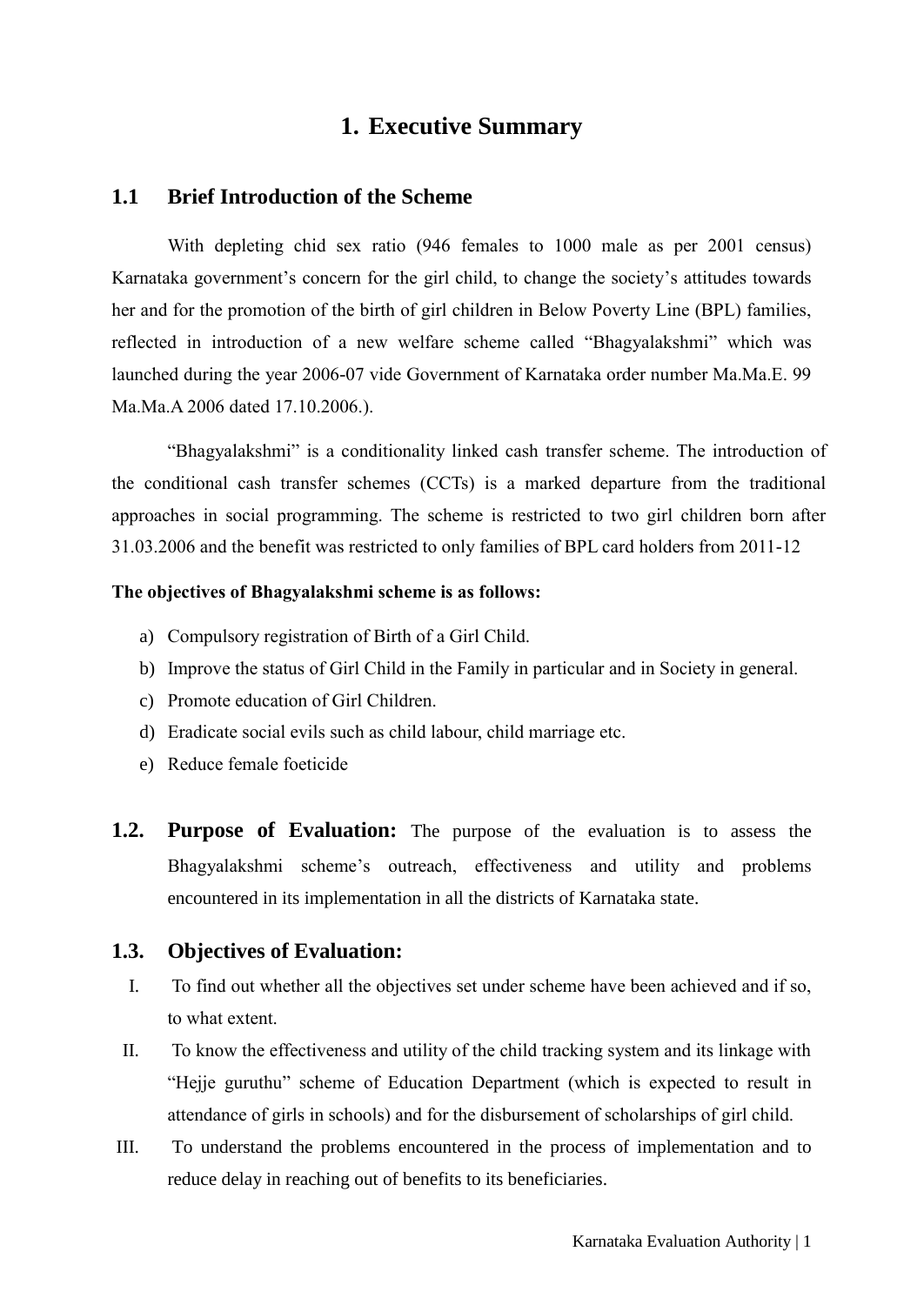**IV.** To assess the outreach and effectiveness of the awareness programmes from the Women and Child Development Department and its coordination with other departments in implementation of the scheme as stipulated by Government of Karnataka.

### **1.4 Problems and Needs:**

The evaluation analysis at present aims to ease the procedural difficulties and to improve efficiency of the scheme. The impact of the program can be assessed completely when beneficiaries will come back for claims because most of the social outcome, the project aims for- like reduction of female feticide, eradication of child marriage and child labour, promotion of girls' education, small family norm and so on –are dependent on various other complex social factors. So largely secondary data is used to evaluate those outcomes and hence complete evaluation of outcome of Bhagyalakshmi scheme is possible to be done only after 2024.

# **1.5. Methodology:**

This Evaluation Study followed Exploratory and Diagnostic research design and Triangulation method. The study is based on both qualitative and quantitative data collected from both primary and secondary sources.

#### **1.5.1. Sources of primary data:**

- Structured interviews based on Interview schedule
- FGD with beneficiaries, officials from different coordinating departments, Insurance partner, Anganwadi Workers, NGO's/CSO's working in the field
- Case studies

#### **1.5.2. Sources of Secondary data:**

- Previous studies conducted in the field
- Secondary data provided by National Family Health Survey-2016 reports, the Dept of Women and Child Development and other Coordinating Departments like education, health, social welfare etc.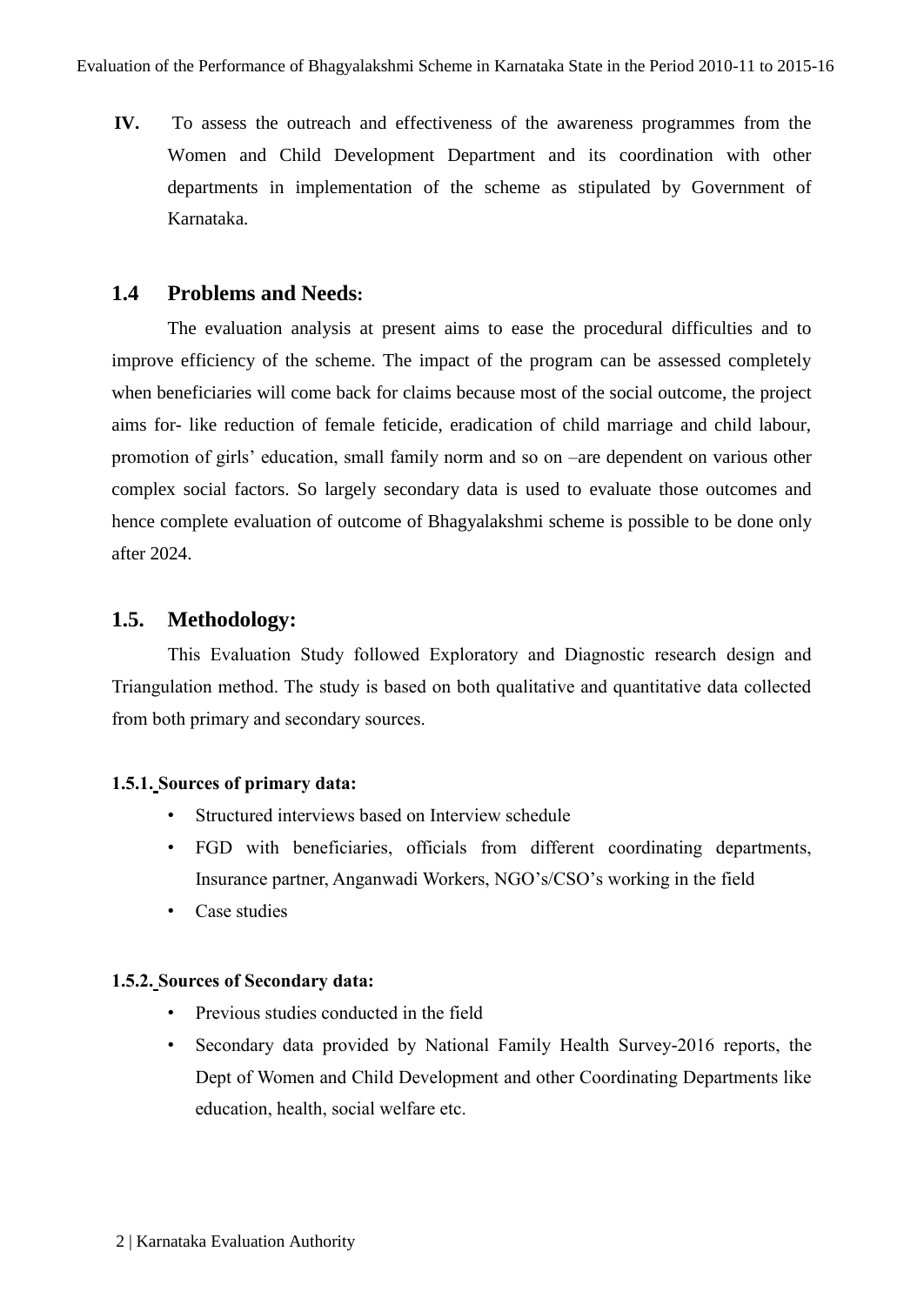Executive summary

### **1.5.3. Sample Design:**

From the entire Karnataka State, Stratified Random Sampling Method is being followed to select 8 districts (with best and worst HDI) from each revenue division. Further two taluks are selected in each district (with best and worst HDI). Sampling of 20 beneficiaries each year, from each taluk is followed to select beneficiaries.

- In all 8 districts and 16 taluks are selected as samples. From each of these selected taluks at least 20 Bhagyalakshmi beneficiaries (at the rate of 20 each year X for 6  $years = 120$ ) are selected from all 16 taluks through purposive sampling.
- The samples also included 20 claims or beneficiaries from each of disability claim, death claim, scholarship, health insurance, and those who could not claim from any year. Beneficiaries of landless agricultural labourers under Janashree Beema Yojane and Balasanjivini Yojane are also included.
- Therefore, total no of sampled beneficiaries = 20 (beneficiaries from each taluks) x 16 taluks x 6 years (2010-11 to 2015-16) =  $1920 + 120 = 2040$ .
- 13 WCD officials Handling the scheme at district and state level and 82Anganwadi workers from the researched talukas were also interviewed.

# **1.6 Limitations of the Study:**

- Findings are limited to the beneficiaries who received the benefits between 2010-11 to 2015-16, this restricted period only.
- Sample is selected on the basis of HDI not GDI
- As the program started on 2006 and there are number of changes introduced in between like restricting the scheme to BPL families only, withdrawal of scholarship, increasing the maturity value, relaxed implementation of compulsory sterilization norm for second child etc. may have caused certain amount of confusion among the beneficiaries and influenced their reply.
- Broad outcome of the project is dependent on many other social, political, economic and administrative factors where coordination of various government departments strongly supported by political will is absolutely necessary. The project aims to touch upon plethora of social problems and that is virtually impossible as the project's target group is only girl children (First two) belongs to BPL families where as the problems mentioned here affect women across the board.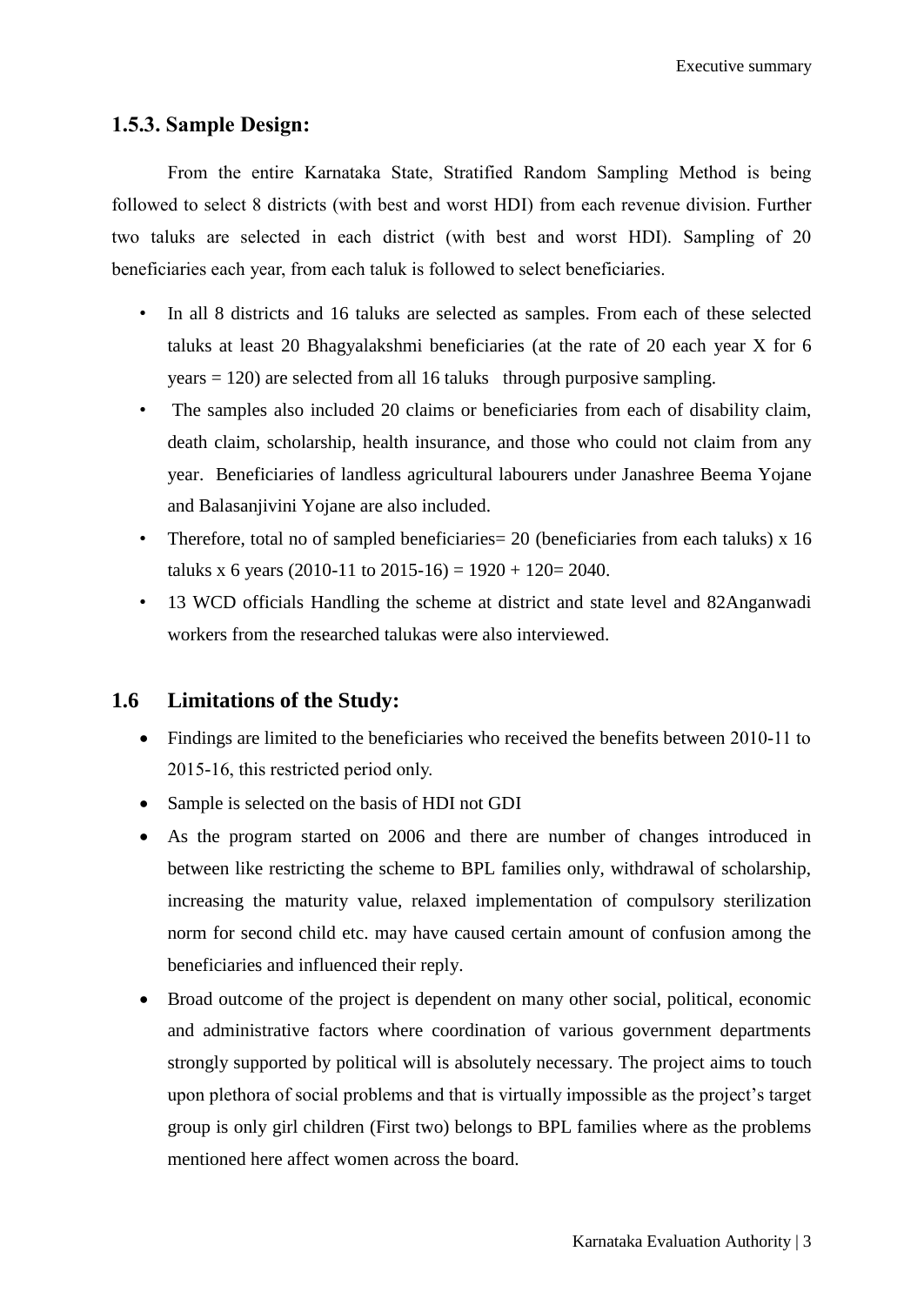• This evaluation is a mid-term evaluation and as the very first group of beneficiaries are going to receive the benefits only around 2024 any conclusive comments on social impact is untenable.

# **1.7 Major Findings:**

- **1.7.1. Findings on the extent of achieving all the objectives set under Bhagyalakshmi scheme**
- a) **Compulsory registration of Birth of a Girl Child**.
	- According to National Health and Family Survey (NHFS) 2015-16 Births of almost all children (95%) under five years of age were registered with the civil authorities, and 86 percent of children have a birth certificate.
	- Almost 100% achievement took place among Bhagyalakshmi beneficiaries with the intervention from Anganwadi, ANM and Asha workers. Now registration is almost 100% barring a few aberrations here and there, mostly among migrant workers.
	- As per the norm of Bhagyalakshmi 98.9% of the beneficiaries' parents are from BPL families with annual income of Rs 10,000-20,000.
	- 8.4% of the respondents claimed that they have moved from BPL to APL category. But only 0.7% of the sampled beneficiaries acknowledged returning their Bhagyalakshmi bond and they are mostly those who rose upto APL category by virtue of securing govt job.
	- 95.1% said that they are in possession of the bond. On non-availability of the bond some of them claimed that they have not received the bond yet (those in 2006-2008) and in few cases they have lost the bond.
- **b) Improve the status of Girl Child in the Family in particular and in Society in general.** 
	- 85.5% respondents believe that there is a changed attitude towards girl child in the society, they are no more considered as burden.

# **c) Promote education of Girl Children.**

• With Eighty-eight percent of children age 6-17 years in Karnataka attending school (NHFS-2015-16), there is almost no gender disparity in school attendance at ages 6- 14 years. There is a marginal difference at age 15-17 years (73% of girls are attending school, compared with 75% of boys. Some portion of this success can be attributed to the scheme.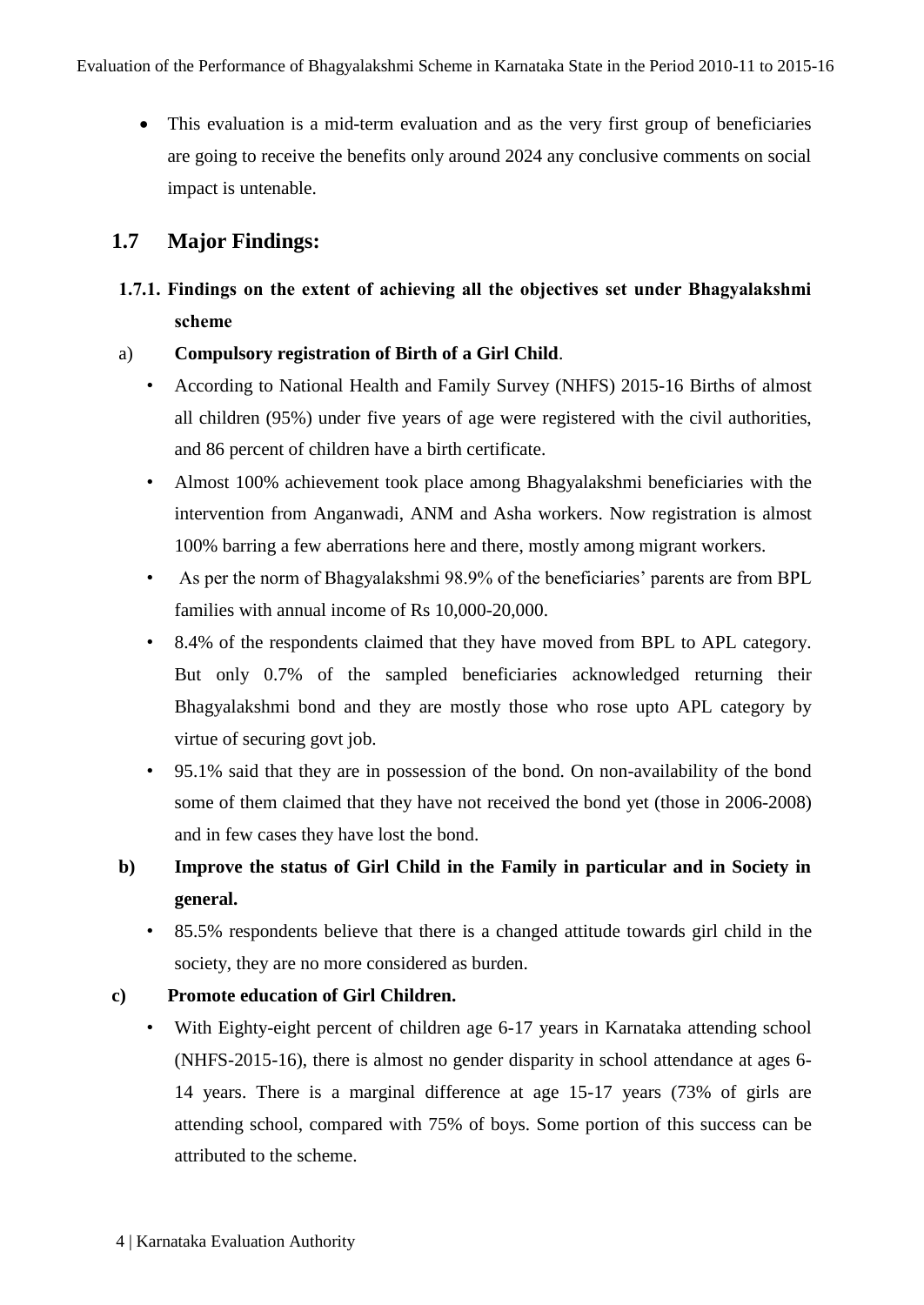Executive summary

### **d) Eradicate social evils such as child labour, child marriage etc**.

- There is a visible decline of child labour due to better monitoring and activism from child rights groups, but we cannot rule out disguise child labour for girl children especially in terms of domestic responsibilities.
- Karnataka has the second-most number of child marriage cases in India from 2013 till now. Although in overwhelming majority Anganwadi workers acknowledged that instances of child marriage have decreased, 0nly 3.7% of Anganwadi workers believe that scheme has been able to completely stop the menace of child marriage. It is evident from secondary data that Bhagyalakshmi scheme along with other social factors could not make significant impact on eradication of child marriage in Karnataka. But conclusively we can assess the impact when beneficiaries will appear for claiming maturity benefits from 2024 onwards.

### **e) Reduce female foeticide**

- As per 2011 census Karnataka's current overall sex ratio of 973 (females per 1,000 males) is the highest since 1921. The child sex ratio (0-6 years) of 948 is the lowest in over half-a-century now.
- The scheme may have increased the value of daughter marginally within the poor family but failed to curb female foeticide as it is prevalent across the class and caste categories. There is marginal improvement in child sex ratio is reflected in studied districts which could be attributed to the effective implementation of Bhagyalakshmi Scheme.
- With 18 years of age and minimum 8th standard education the scheme looks somewhat marriage oriented.76.7% parents opined that they would like to use the money for marriage purpose.
- **1.7.2 Findings on the effectiveness and utility of the child tracking system and its linkage with "Hejje guruthu" scheme of Education Department (which is expected to result in increased attendance of girls in schools) and for the disbursement of scholarships of girl child.** 
	- As the evaluation time frame is mostly restricted to 2010-11 to 2015-16, educational status of majority of the respondents are either non-school going (22.7%) or prenursery (42.1%) since majority of them are below 5 years of age.
- Only 37.5% parents of the beneficiaries are aware of the scholarship scheme while only 1.3% respondents receive scholarship. Majority (53.2%) of parents as well as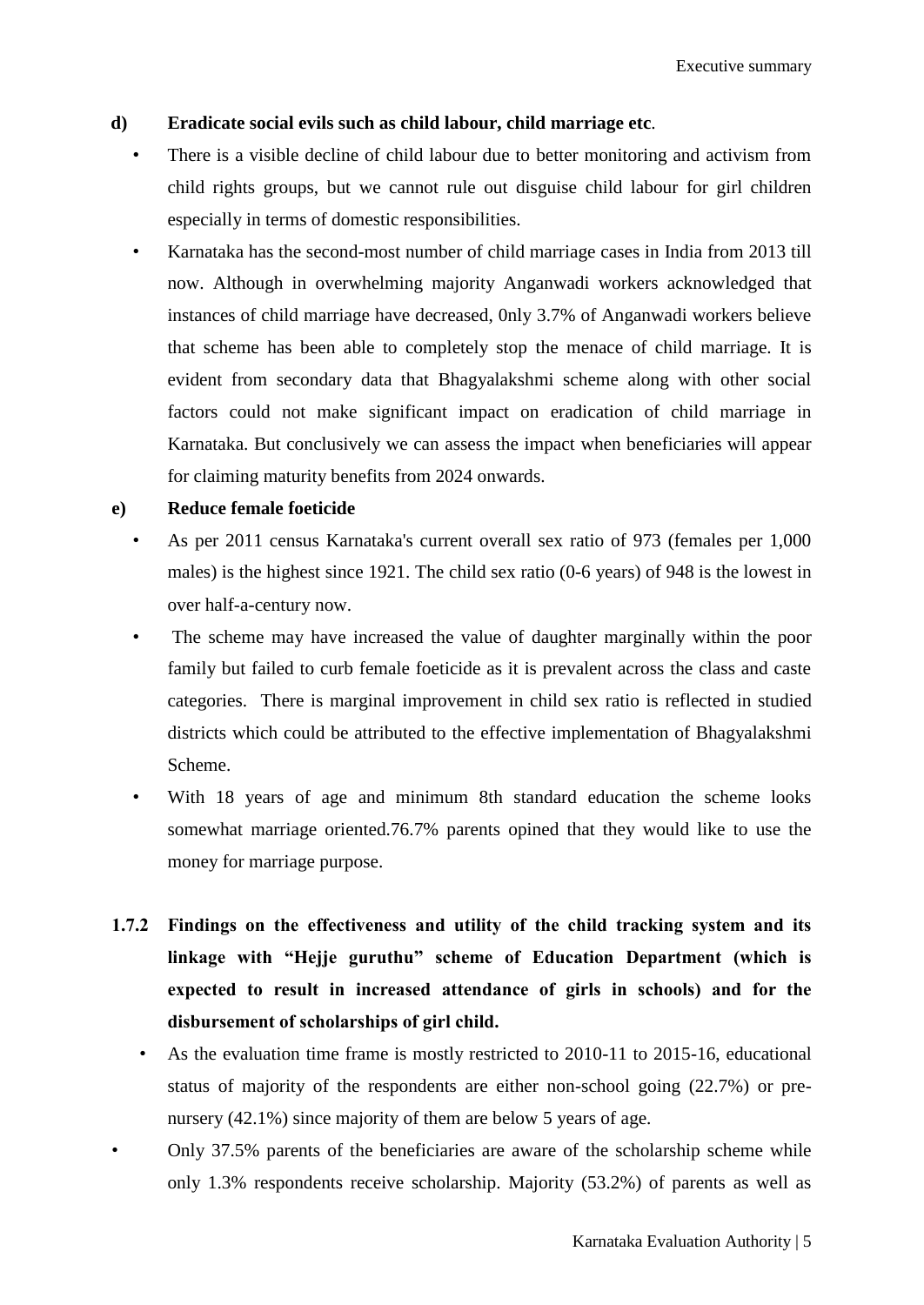implementing officials in the field strongly believe that enhancement of maturity benefit is better than providing monthly scholarship.

- Hejje Guruthu no doubt a well-intended child tracking system but available only in the govt schools while Bhagyalakshmi beneficiaries are allowed to and many of them are attending private schools and hence does not have hejje guruthu id.
- Each year entering different DISE number is causing confusion especially for children receiving scholarship.
- Hejje Guruthu is causing inconvenience to the children of inter-state migrant workers. In bordering districts many a time students' studies in schools placed in neighboring states and therefore, could not avail benefits.
- Since till 2008, registration process was manual, there were lot of discrepancies and delays occurred and due to that many bonafide beneficiaries were failed to receive bonds till now.
- Already number of schemes are there to extend free education to children of BPL families and Scholarship amount is too insignificant in terms of the expenditure incurred in providing quality education the scholarship benefit stopped after 2008. Withdrawal of scholarship benefit has led to enhancement of maturity amount to Rs 34,751/- to Rs 1,00,052/-

# **1.7.2. Findings regarding problems encountered in the process of implementation and to reduce delay in reaching out of benefits to its beneficiaries.**

- Problem of attrition among data entry staff due to non-uniformity in payment structure across various districts of the state is hindering the process implementation. Set up of a uniform payment structure throughout the state is highly recommended.
- Only initial years 2006-2008 the applications were manually registered and due to this there were lots of anomalies. In spite of rightful submission by the beneficiaries, due to delays caused by department 48130 beneficiaries' claims were denied by LIC. During 2013-14, govt took one-time measure and released 25 crores to LIC and 48,130 beneficiaries received their bond paper. But this action received criticisms from the audit department along with stringent action suggested against the employees responsible for inordinate delays. Thus, although another 45000 rightful beneficiaries were identified, their claims were rejected.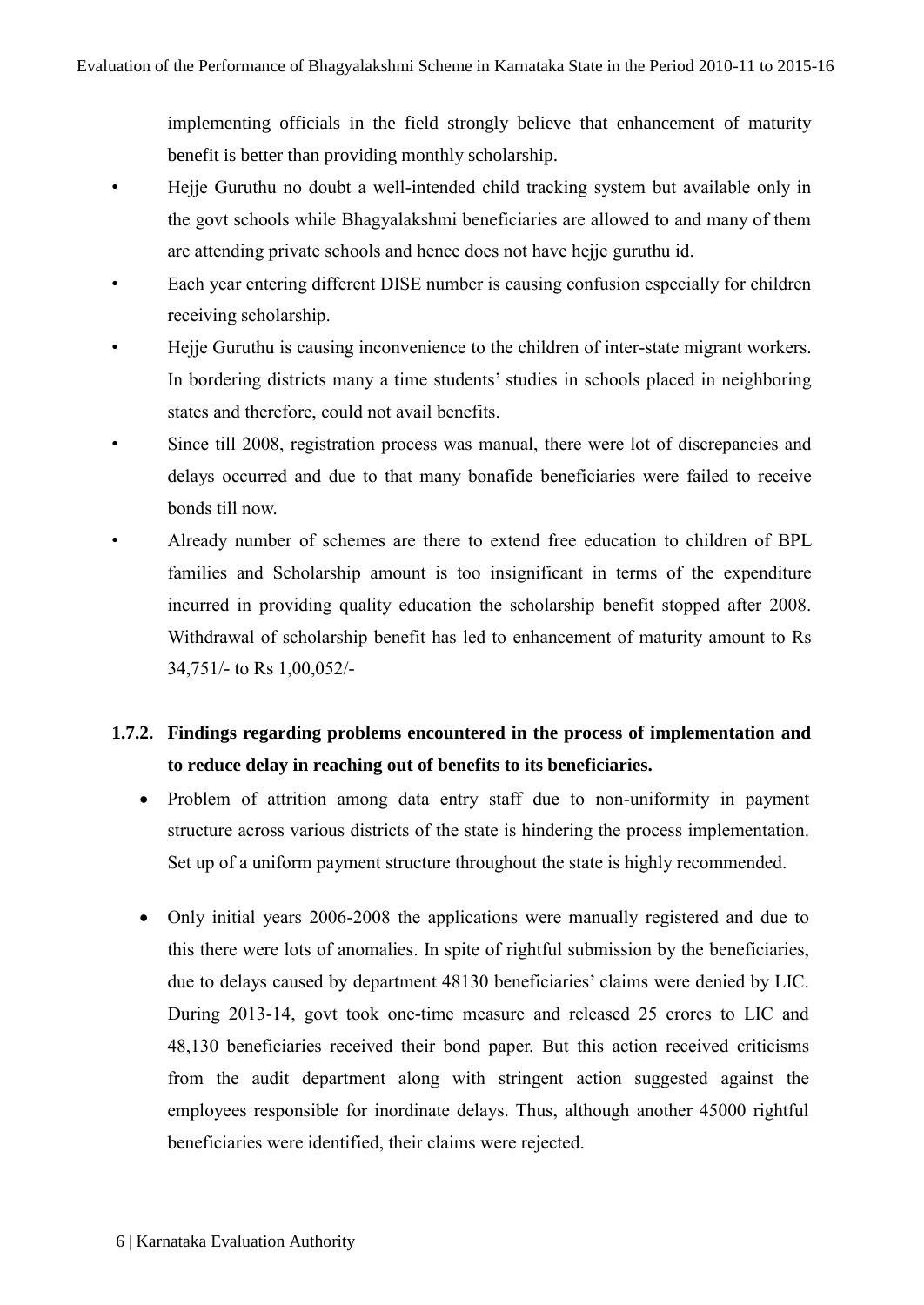- Health, death and disability claims are lying among pending cases. Most of the time pending claims in accidental deaths are due to improper or forge paper work. Often documents are not supported by FIR, postmortem report, driving license no etc.
- In death benefit claims parental age becomes crucial (as no claim is entertained if parental age crosses 60 years) But during the time of registration no parental age proof is asked for.
- According to LIC personnel often claims from north Karnataka districts lack the necessary documentation. But after adhar linking of accounts, health claims are directly disbursed to the beneficiaries account without causing any delay.
- Enforcement of Two children norm and mandatory sterilization certificate to avail the scheme for second daughter has been strictly practiced since 2016 only but linking family planning with girl child promotion schemes raises larger question. It is possible that many poor families with strong son preference and who have only daughters (often more than two) are unlikely to be enrolled under the scheme. Hence Generating proper awareness is required.
- **1.7.3. Findings regarding outreach and effectiveness of the awareness programmes from the Women and Child Development Department and its coordination with other departments in implementation of the scheme as stipulated by Government of Karnataka.**
	- From the data it is evident that beneficiaries are evenly distributed all over the state. That way we can say the scheme has successfully covered the entire state. The pattern of distribution of beneficiaries reveals that developmental status of district has not affected distribution. Scheme is popular across the state.
	- It is evident that on the basis of the sample, Schedule castes and category IIA dominate the caste category of 20% of the beneficiaries. But considering their numerical strength in the state and poor socio-economic conditions, the representation is quite justified. Under Bhagyalakshmi scheme, Social welfare department has enhanced the quota for Schedule Tribe population to 12% against the constitutional mandate of 6.75%. Our data also shows representation of STs under the scheme as 9%, way below the allocated. But each year as per the information from LIC, under ST category, a significant amount of benefit remains unutilized due to want of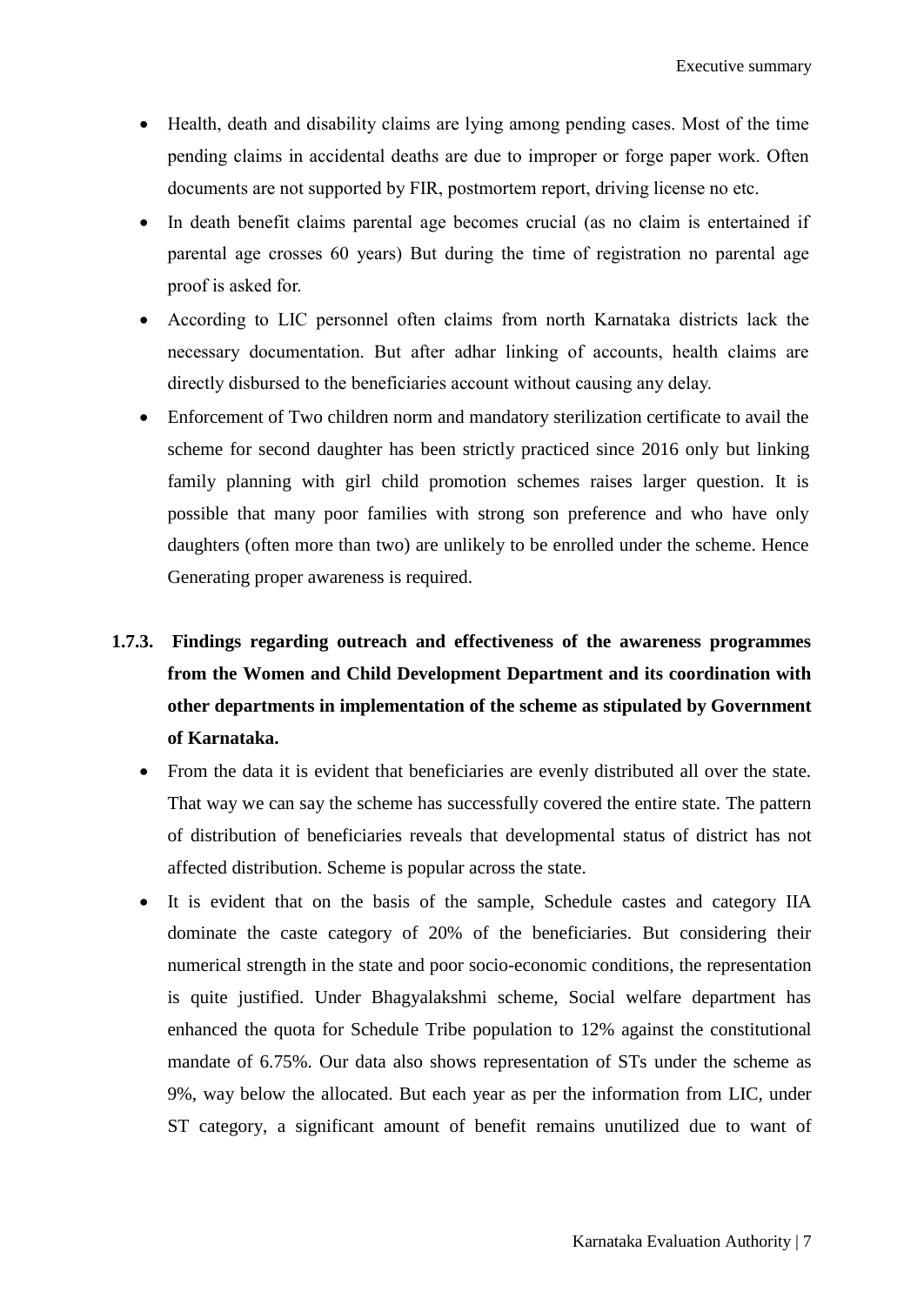beneficiaries. But presence of almost all caste categories in the scheme justifies the inclusiveness of the scheme.

- It is evident that 89.7% of respondents i.e., the parents are aware of the existence of the scheme through the intervention from Anganwadi and Asha workers. But only 37.5% of them are aware of scholarship scheme, 41.9% are aware of health insurance scheme and 44.1% are aware of disability and accidental benefits. Beneficiaries lack of awareness often lead to lesser claims and even submission of wrongly filled claim documents due to ignorance.
- The scheme needs to invest more priority in terms of awareness building among beneficiaries.

# **1.8 Recommendations**

This evaluation is a mid-term evaluation and since the very first group of beneficiaries are going to receive the benefits only around 2024 any conclusive comments on social impact is untenable. Recommendations are mostly aimed at smooth functioning of the scheme and many a time beneficiary is unaware of implementation problems. Thus, majority of the suggestions have emerged as FGD outcome with implementing agencies.

# **1.8.1. Short term recommendations:**

- 1. Interim relief to the beneficiaries who have missed the benefit due to inefficiency of implementation agencies. Issuing bond in right time and extension of one-time relief measure to pending cases.
- 2. Inclusion of parental age proof as in case of parental death, disability and accidental benefit parental age proof (i.e. not more than 60 years) becomes an important issue and claims are denied due to documental discrepancies.
- 3. Proper negotiations with financial agencies for ensuring the promised terminal benefits
- 4. Effective utilization of fund allocated for STs and fecilitation of readjustment of fund among other categories.
- 5. More coordination among various departments to achieve desired goals, possibly by appointing a nodal officer for better coordination among departments.
- 6. Stringent action need to be initiated against the corrupt practices taking place at the delivery level.